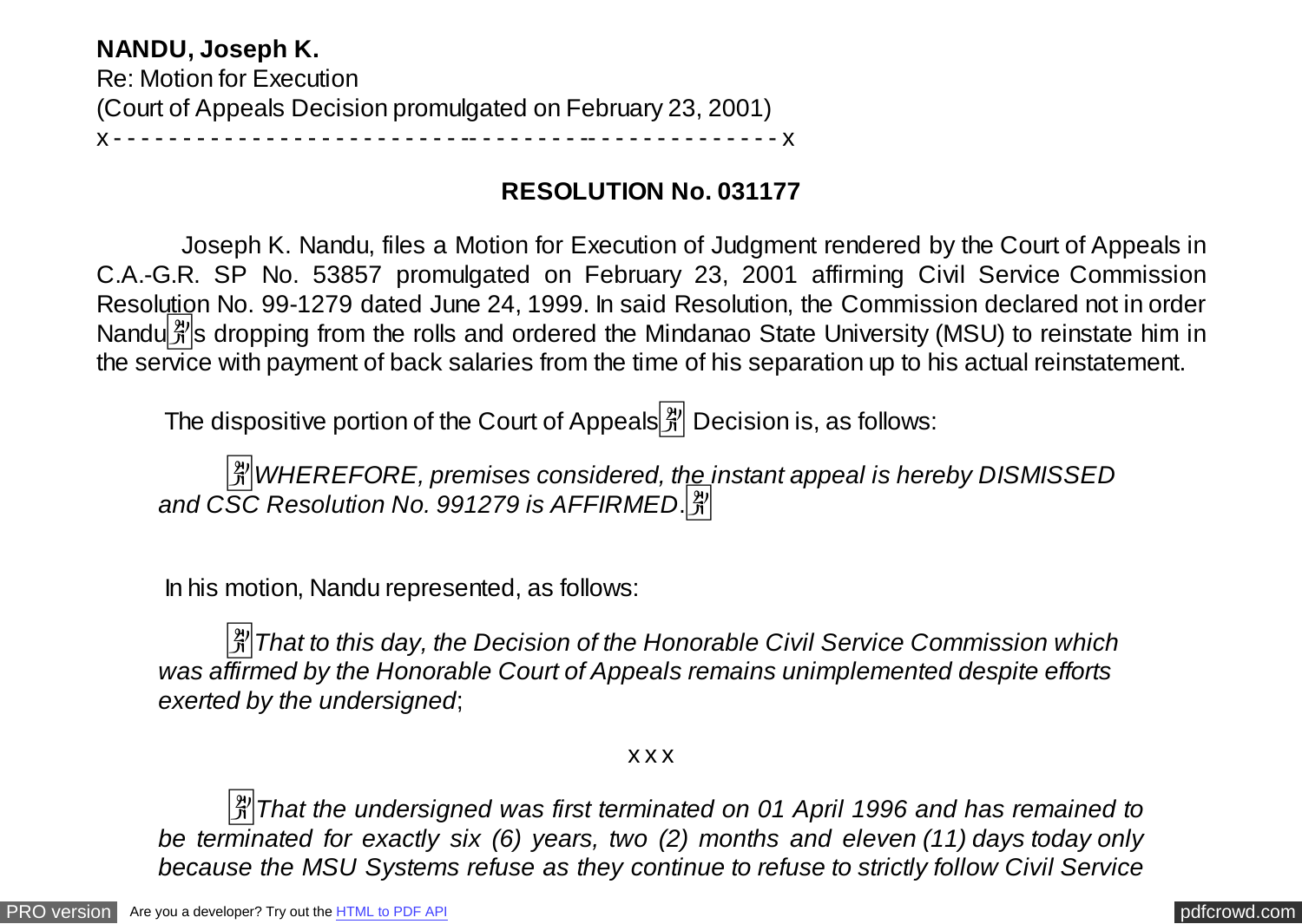*Rules and Regulations. If, and only if, MSU Systems at that time only care to find out the rules and regulations of the Honorable Commission with respect to personnel action, none of this would perhaps have occurred. But, as it is MSU Systems failed and refused as they continue to fail and refuse to look at the other side of the fense, so to speak. They have remained steadfast in their conviction, wrong as it may be.*

 �*That such length of time has, not only greatly prejudiced the undersigned but, worst, it has badly affected his family as well. xxx.* $\left|\frac{\mathfrak{F}}{\mathfrak{H}}\right|$ 

 Records show that on April 1, 1996, Nandu was dropped from the rolls of the Mindanao State University (MSU), Sulu, for allegedly having been on Absence Without Official Leave (AWOL) from December 14, 1995 to February 13, 1996, which was confirmed in MSU Board of Regents Resolution No. 86, series 1996 adopted on May 27, 1996. On appeal, the Civil Service Commission Regional Office (CSCRO) No. IX, Zamboanga City, in a Decision dated December 16, 1996, set aside the said MSU Board of Regents Resolution and ordered that Nandu be reinstated to his former position as Chief Agriculturist and concurrent Director for Technology with back salaries and other accrued benefits. In a Decision dated December 23, 1996, the CSCRO No. IX denied the motion for reconsideration thereof.

 Subsequently, the MSU Board of Regents appealed the abovesaid CSCRO No. IX decisions to this Commission. The Commission dismissed the appeal in CSC Resolution No. 99-1279 dated June 24, 1999 and affirmed Nandu $\frac{29}{35}$  reinstatement and payment of back salaries. Thereafter, the MSU Board of Regents appealed the Resolution to the Court of Appeals by way of a Petition for Review under Rule 43 of the Rules on Civil Procedure.

 After due proceedings, the Court of Appeals (First Division) in a Decision promulgated on February 23, 2001 dismissed the appeal of the MSU Board of Regents and affirmed CSC Resolution No. 99-1279. On March 24, 2001, the Decision became final and executory and was entered in the Book of Entries of Judgments.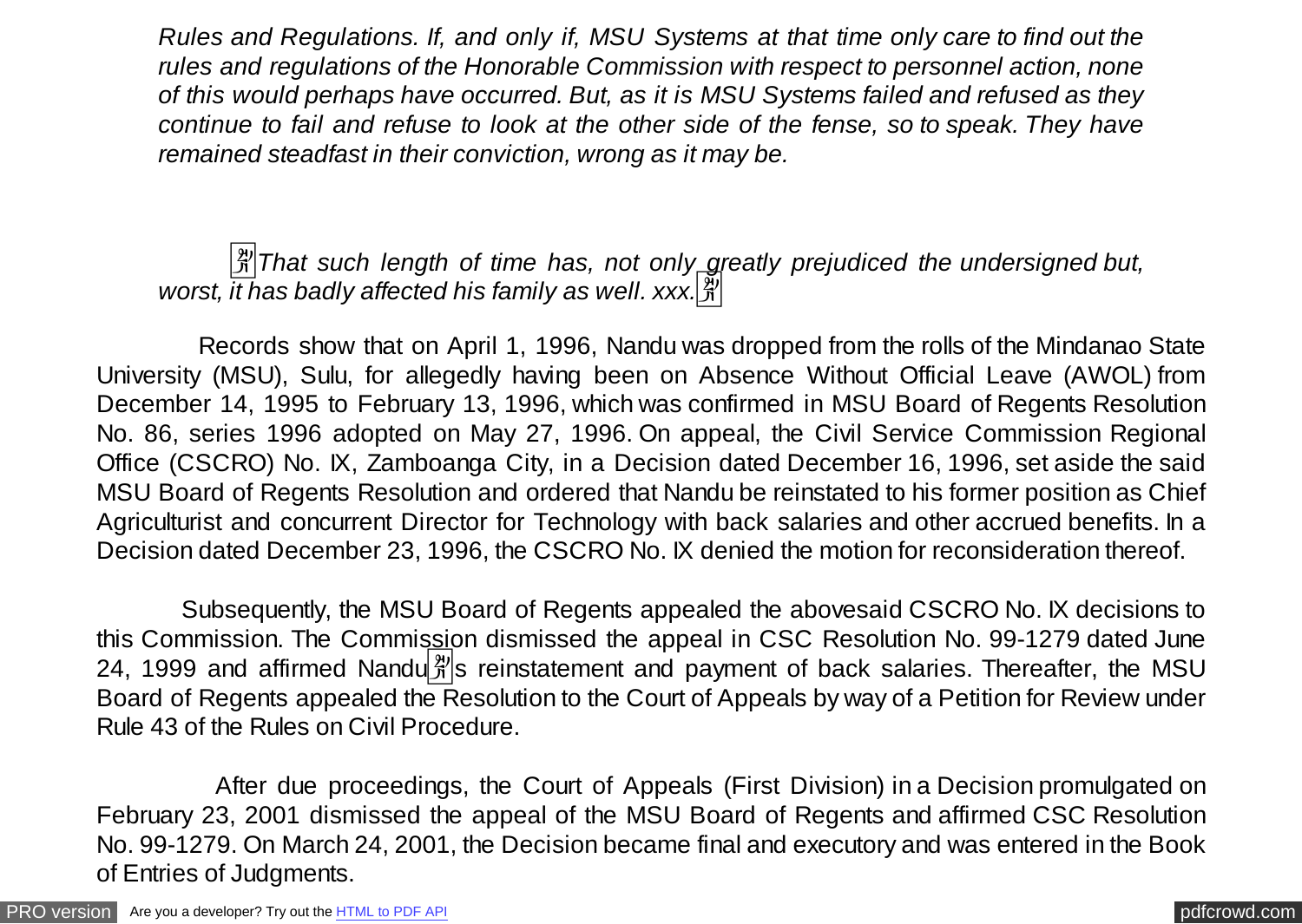Hence, this motion for execution.

The Commission finds the instant motion to be meritorious.

 **Section 1, Rule 39 of the Revised Rules of Court** declares that the court of origin, upon appropriate motion, shall execute a final judgment rendered by an appellate court. It is logical that the court of origin is deemed authorized thereby to resolve the propriety thereof. Said rule provides, thus:

 �*SECTION 1. Execution upon judgments or final orders.* � *Execution shall issue as a matter of right, on motion, upon a judgment or order that disposes of the action or proceeding upon the expiration of the period to appeal therefrom if no appeal has been duly perfected.*

 �*If the appeal has been duly perfected and finally resolved, the execution may forthwith be applied for in the court of origin, on motion of the judgment obligee, submitting therewith certified true copies of the judgment or judgments or final order or orders sought to be enforced and of the entry thereof, with notice to the adverse party.*

*[3]* The appellate court may, on motion in the same case, when the interest of justice so requires, direct the court of origin to issue the writ of execution.<sup>[37]</sup> [Underscoring Ours]

 **WHEREFORE**, the Motion for Execution of Judgment filed by Joseph K. Nandu is hereby **GRANTED**. Accordingly, the Mindanao State University Board of Regents is hereby directed to reinstate him to his former position with payment of back salaries and other benefits due him without further delay.

The back salaries to be awarded to Joseph K. Nandu is limited to a period of five (5) years in accord with the Supreme Court ruling in Deogracias A. Regis, Jr. vs. Sergio Osme  $\frac{29}{3}$ a, Jr. et al, G.R. No. 26785, May 23, 1991 [197 SCRA 308]. The computation thereof shall be reckoned from the time of his reinstatement counting backward.